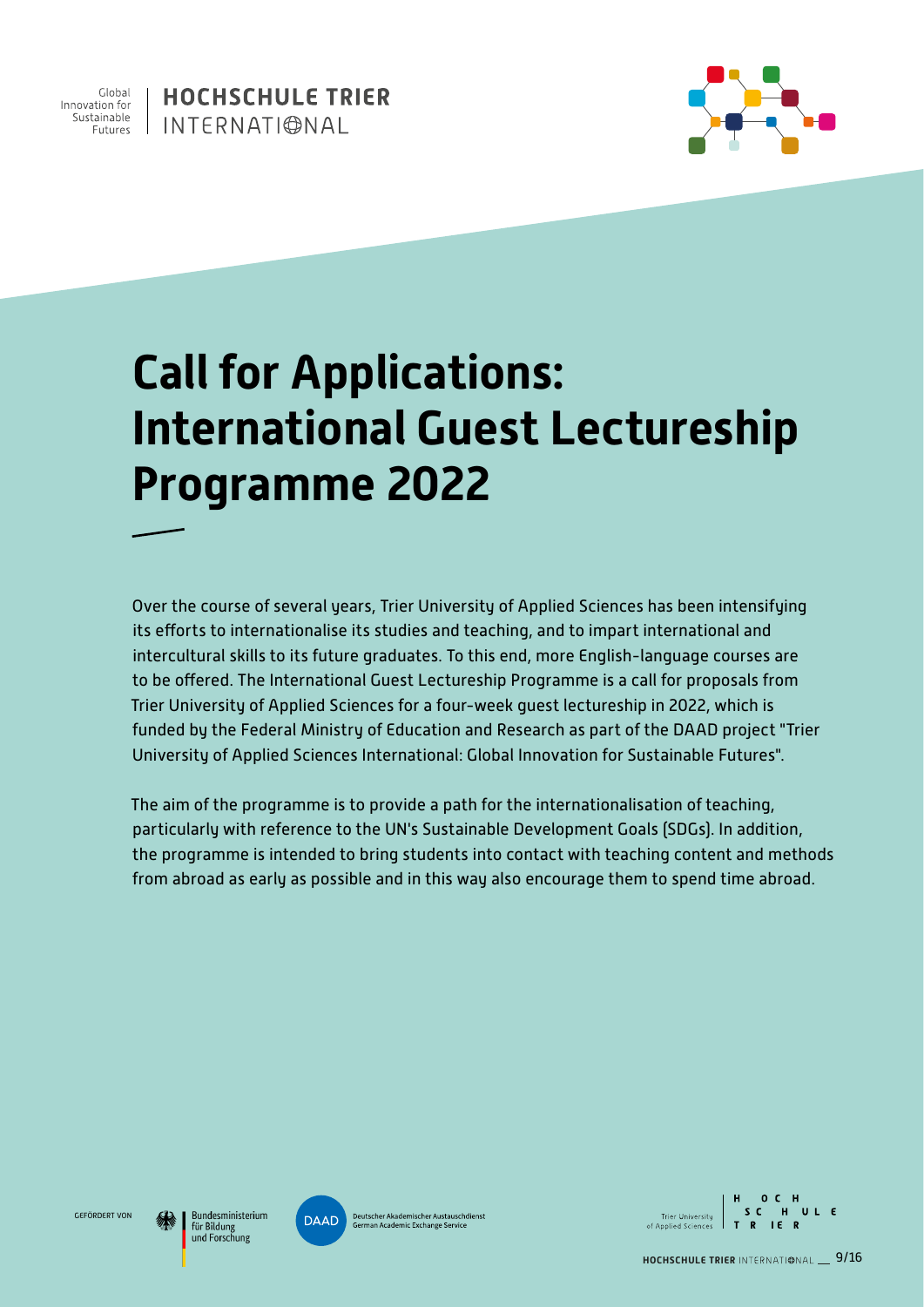

#### **HOCHSCHULE TRIER** I INTERNATI©NAI



## **General conditions and selection criteria**

gadde recear darger gades into the internationalisation plans of the departments is there.<br>fore an essential selection criterion. If necessary, the four-week stays can be divided into a guest lectureship and a guest professorship, so that synergies for international "Die Digitalisierung erönet neue Möglichkeiten University teachers from all faculties are invited to propose lecturers from foreign universities to teach at Trier University of Applied Sciences for four weeks. Proposals must be supported by the dean. **The question of sustainability plays an important role in the decision on applications.** The guest lectureship is also intended to provide incentives for the internationalisation of subject teaching: This can range from the development of an international module, to the possibility of a structured student exchange, to the prospect of establishing a joint degree programme. How sustainable integration of the guest lectures/projects into the internationalisation plans of the departments is thereteaching, research and technology transfer can be better created. The following aspects serve as selection criteria for the guest lecturers:

- Excellent teaching performance and an outstanding integration concept
- Added value to be expected from importing new teaching and learning formats, teaching and learning structures or importing new teaching content, especially Digitalisierung und Internationalisierung unbedingt with reference to the SDGs
- Proven international added value for teaching in the subject
- **•** Broad impact and enrichment of teaching in other subjects

### Funding volume and funding criteria

Umwelt-Campus Birkenfeld allowance of 2,300 euros and a one-time flat-rate travel allowance depending on the campus alle en stadten verwendten werd in de stadten werd verwendten werd verwendten werd verwendten werd verwendten werd verwendten werd verwendten werd verwendten werd verwendten werd verwendten werd verwendten werd verw hat laita ritu. The annlic: ww.hochschule-trier.de/go/profile-trier.de/go/profile-trier.de/go/profile-I with a one-time f The guest lecturer is financially supported with a one-time **flat-rate accommodation** rnancihle far nr **distance band**. The host department is responsible for providing the (spatial and material) infrastructure required for the execution of the teaching activity. The applicant makes him/herself available as a mentor and is responsible for the academic integration of the guest. The project team and the International Office of Trier University of Applied